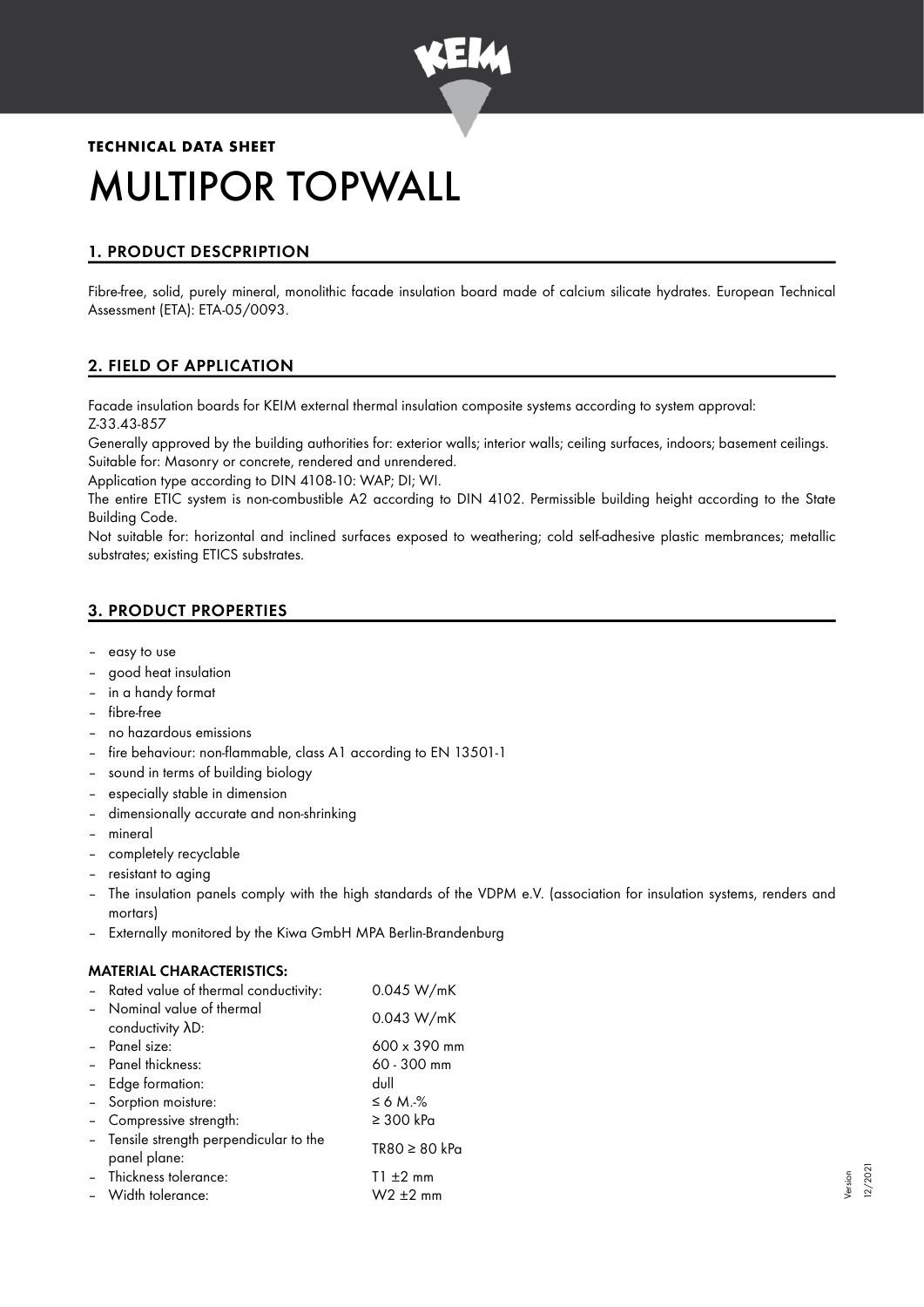#### **TECHNICAL DATA SHEET – MULTIPOR TOPWALL**

| - Length tolerance: | $12 + 2$ mm     |
|---------------------|-----------------|
| - Squareness:       | $S \leq 4$ mm/m |
| - Planarity:        | $S \leq 2$ mm   |
| - Colour shade:     | light grey      |
|                     |                 |

#### 4. APPLICATION INSTRUCTIONS

## SUBSTRATE PREPARATION:

The substrate must be strong, dry, clean, sound and free from adhesion-reducing residues. The permanent compatibility of any existing coatings with the adhesive mortar must be examined by an expert. Unevenness of up to 1 cm/m may be bridged. Larger unevenness must be mechanically levelled or by applying a render in accordance with DIN EN 998-1. Strongly sanding or unevenly absorbent surfaces should be primed with Indulaqua primer. Observe the Technical Data Sheet of the primer with regard to execution and dilution. The insulation panel may also be used as a basement ceiling insulation panel: Rusty steel beams or damp areas must not be covered with insulation until the cause itself has been properly remedied.

#### APPLICATION CONDITIONS:

Ambient and substrate temperature during application and drying from ≥ 5 °C to ≤ 30 °C. Do not apply in direct sunlight or on sun-heated substrates. Protect surfaces from direct sun, wind and rain during and after application.

#### APPLICATION:

Cut to size with a fine-toothed saw.

#### GLUING:

The insulation panels are butted tightly and glued in a bond from bottom to top. Apply the appropriate adhesive mortar to the insulation panels using the bead-and-dot method or over the entire surface. Push the boards into place. At the edges of the building, the insulation panels are glued offset Apply the system's adhesive mortar to the insulation panels using the bead-and-dot method, ensuring an adhesion of min. 70 %. The insulation panels may also be adhered in 2 layers. The second layer of insulation panels is glued over the entire surface and in a staggered bond pattern (starting with half a row of panels). Closing of unavoidable defects and joints up to 5 mm wide with Iso Top Thermofoam B1 is permissible. Alternatively the non-flammable Multipor-Füllmörtel (filler mortar) can be used. General instruction with regard to gluing: Do not apply adhesive to the panel joints. Do not create an insulation panel joint over a joint in the substrate underneath. The insulation panel may also be used as a basement ceiling insulation panel: Using the combed bed method, apply Mycal-Por with a notched trowel ≥ 10 mm over the full surface of the insulation panel or alternatively to the substrate, and then use gentle pressure to position the panel in the adhesive bed. To adhere to the full surface, it is advisable to apply adhesive mortar to both the insulation panel and the substrate (floating-buttering-method). The insulation panels are to be attached tight to the substrate, cavities are not allowed. The insulation panels can be applied with the point method. For this purpose apply chunks of Mycal-Por on the insulation panel and float in with gentle pressure, so an adhesion of minimum min. 70 % is achieved.

#### DOWELING:

Check the adhesion of the insulation panels after at least 3 days. Insulation panels that are not bonded or damaged must be replaced. Anchoring is carried out in glued and dowelled ETIC systems using ETICS fasteners approved by the general building authorities or by the European authorities according to DIN EN 1991-1-4/NA. The required dowel quantity depends on the building height and the respective wind zone in which the object is located. For further information, please refer to our ETICS Technical Guide, Chapter #8, ETICS Wind Suction Loads. The insulation panel may also be used as a basement ceiling insulation panel: Without fire protection requirements: The insulation panels may only be glued to new substrates up to a maximum weight per unit area of 15 kg/m<sup>2</sup> (including any final coating). In the case of insufficiently loadbearing substrates (old substrates) or if the permissible weight per unit area is exceeded, dowelling is carried out using ETICS anchors approved by the general building authorities or by the European authorities. Minimum number of anchors: 2 anchors per insulation board cut. With fire protection requirements: If necessary, dowel with the basement ceiling insulation screw DDS-Z and the basement ceiling insulation washer DDT.

#### REINFORCEMENT:

After a sufficient setting time of the adhesive, apply the mixed, system-specific reinforcing mortar evenly to the insulation 5 After a sufficient setting time of the adhesive, apply the mixed, system-specific reinforcing mortar evenly to the insulation  $\frac{5}{5}$ <br>"Lannels, preferably with a 10 mm toothed trowel. Embed the system-specific Glasfaser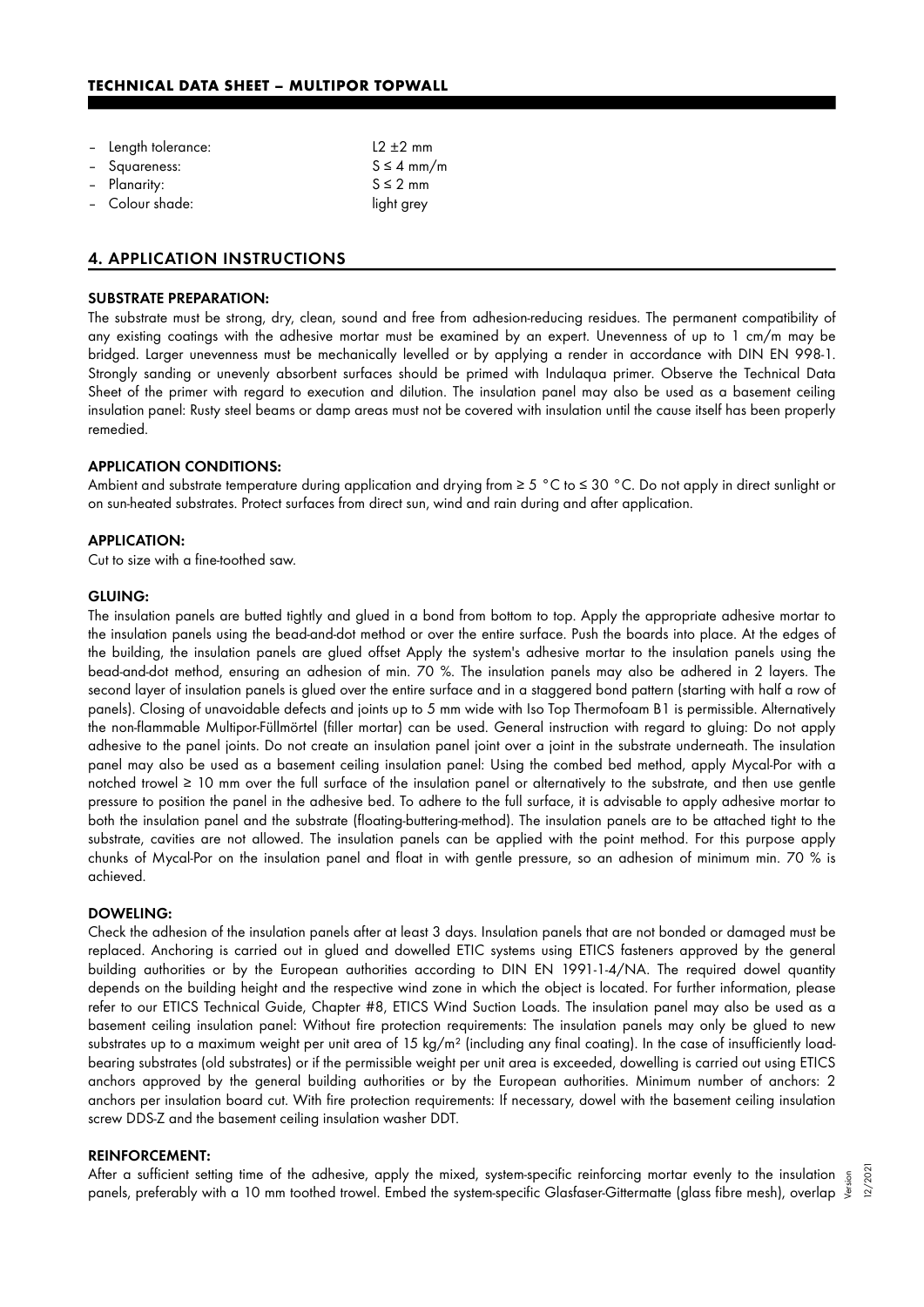the edges by 10 cm and fill wet-in-wet with system-specific reinforcing mortar. The system-specific Glasfaser-Gittermatte should be embedded in the middle (layer thicknesses up to 6 mm) or in the upper third (layer thicknesses from 6 mm). Thickness of the reinforcement layer should be approx. 5 mm.

| Panel<br>size<br>[mm] | Panel<br>thickness<br>[mm] | edge | Rated value thermal<br>conductivity [W/<br>$mK$ ] | $m2$ per<br>pallet | <b>Bundle</b><br>per pallet |
|-----------------------|----------------------------|------|---------------------------------------------------|--------------------|-----------------------------|
| 600 x<br>390          | 60                         | dull | 0,045                                             | 28.08              | 12                          |
| 600 x<br>390          | 80                         | dull | 0,045                                             | 21.06              | 18                          |
| 600x<br>390           | 100                        | dull | 0,045                                             | 16.85              | 12                          |
| 600 x<br>390          | 120                        | dull | 0,045                                             | 14.04              | 12                          |
| 600 x<br>390          | 140                        | dull | 0,045                                             | 11.23              | 12                          |
| 600 x<br>390          | 160                        | dull | 0,045                                             | 9.83               | 12                          |
| 600x<br>390           | 180                        | dull | 0,045                                             | 8.42               | 12                          |
| 600 x<br>390          | 200                        | dull | 0,045                                             | 8.42               | 12                          |

# 5. PACKAGING / TECHNICAL DATA

## PACKAGING / TECHNICAL DATA ADDITIONAL INFORMATION:

Delivery by pallet only

## 6. STORAGE

| max. storage time       | <b>Storage conditions</b>         |
|-------------------------|-----------------------------------|
| no maximum storage time | drv<br>protect against weathering |

#### STORAGE INFORMATION:

Please note max. stacking height of 2 m. Transport packaging is not sufficient weather protection.

# 7. DISPOSAL

EC WASTE CODE: Waste code: 17 06 04